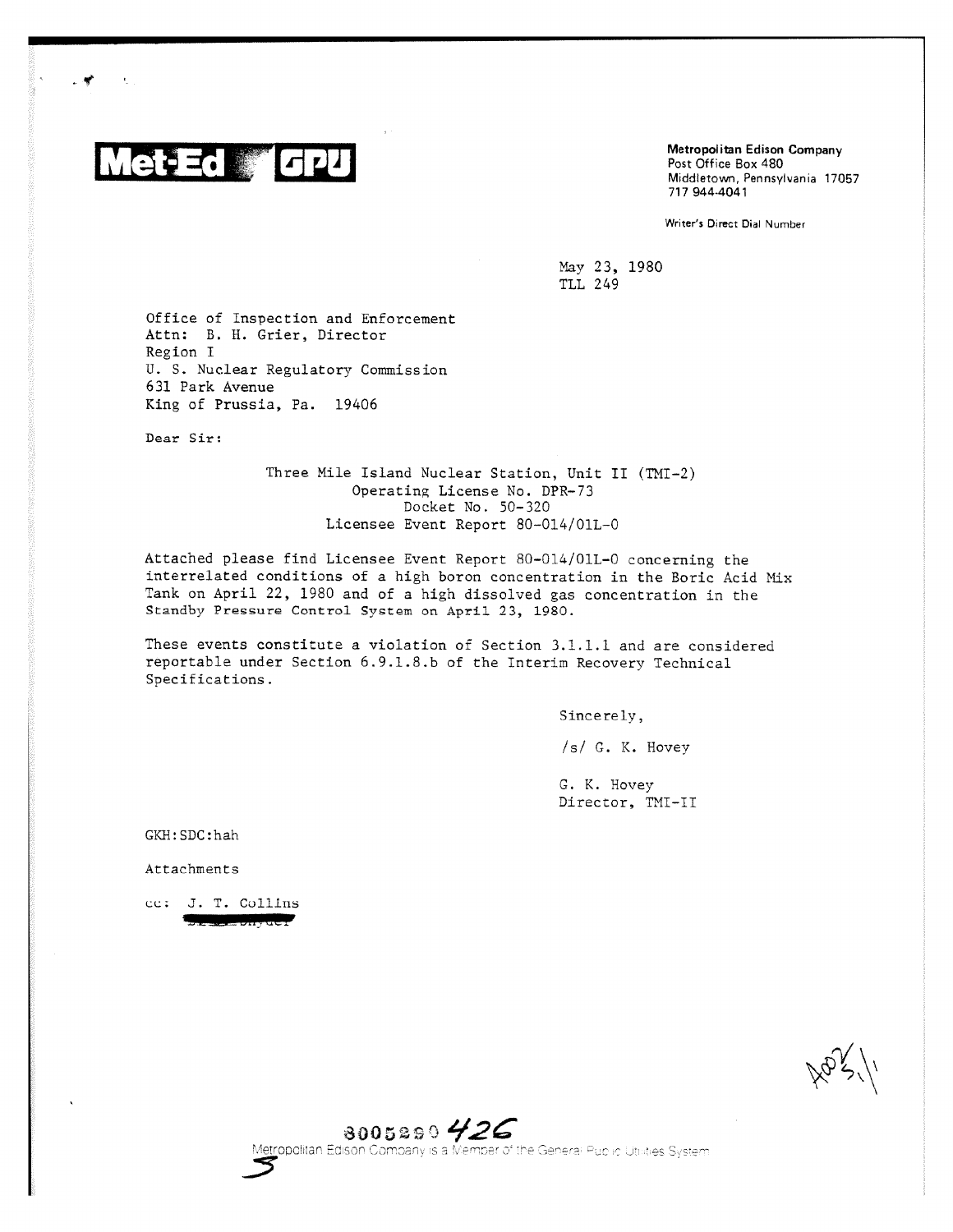Attachment 2 TLL 249

# LICENSEE EVENT REPORT NARRATIVE REPORT TMI-II

# LER 80-014/01L-0 EVENT DATE-April 4, 1980

## I. EXPLANATION OF OCCURRENCE

\*

On 4/22/80 at 1100 hours the Boric Acid Mix Tank (BAMT) boron concentration was analyzed as 13,370 ppm boron and in excess of the 13,125 ppm boron limit per Technical Specification 3.1.1.1.a.

While in the action period specified above, at 1500 hours on 4/23/80 the Standby Pressure Control (SPC) system dissolved gas concentration analysis showed that the dissolved gas concentration was 27 scc/kg of  $H_2O$ which is in excess of the 15 sec/kg of  $H_2$ 0 limit per specification 4.1.1.1.i.2. This condition constituted a violation of Specification 3.1.1.1.b and resulted in violation of the associated action statement which is reportable per Technical Specification 6.9.1.8.b.

#### II. CAUSE OF THE OCCURRENCE

The cause of the BAMT being out of spec is believed to have been the result of concentrating effects of the boric acid solution in the presence of an air mixing sparger which was causing evaporation of the water in the tank. The SPC high dissolved gas concentration results from the natural tendency of the  $N_2$  overpressure blanket to go into solution.

#### III. CIRCUMSTANCES SURROUNDING THE OCCURRENCE

At the time of the occurrence, the Unit II facility was in a long term cold shutdown state as described by the Technical Specifications. The reactor decay heat was being removed via natural circulation to the A steam generator which is operating in a 'steaming' mode. Throughout the event there was no Loss of Natural Circulation in the RCS system.

#### IV. CORRECTIVE ACTION TAKEN OR TO BE TAKEN

#### IMMEDIATE

Water was added to the RANT to lower the boric acid concentration through dilution. The BAMT boron concentration was returned to an acceptable level by 0635 hours on 4/24/80.

A program of recirculatiou of SPC tank water using relatively degassed borated water was undertaken and resulted in bringing the water within surveillance requirements by 2015 hours on 4/24/80.

#### LONG TERM

A program was undertaken to repair the BAMT mixer and eliminate the air sparger. Also, the temporary fill hose in use since the accident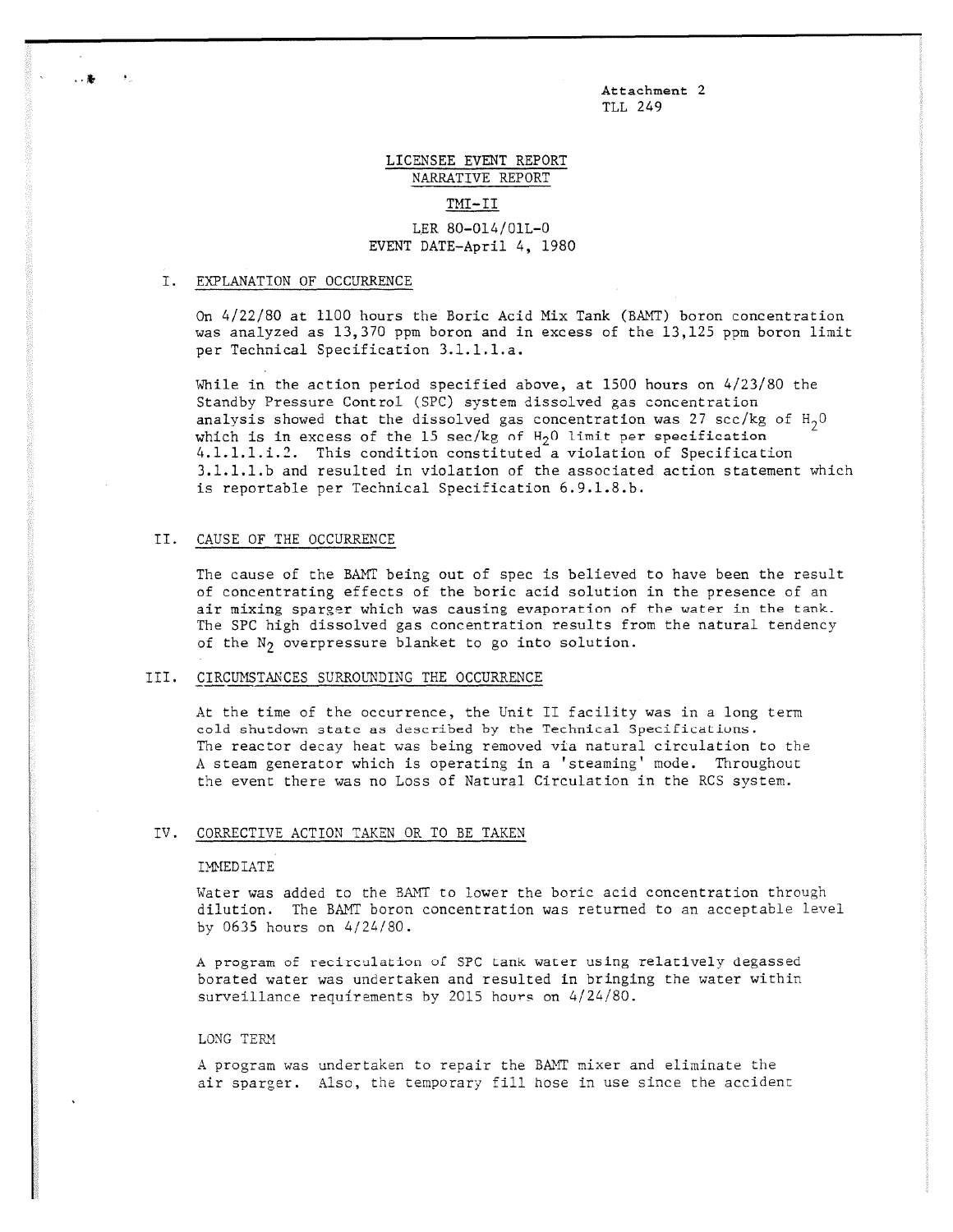will be removed so as to facilitate closing the tank fill lid which is believed to minimize or preclude further water evaporation.

The mode of operation of the SPC system has been modified in terms of the way the pressure tank inventory is maintained in order to keep the dissolved gas concentration low.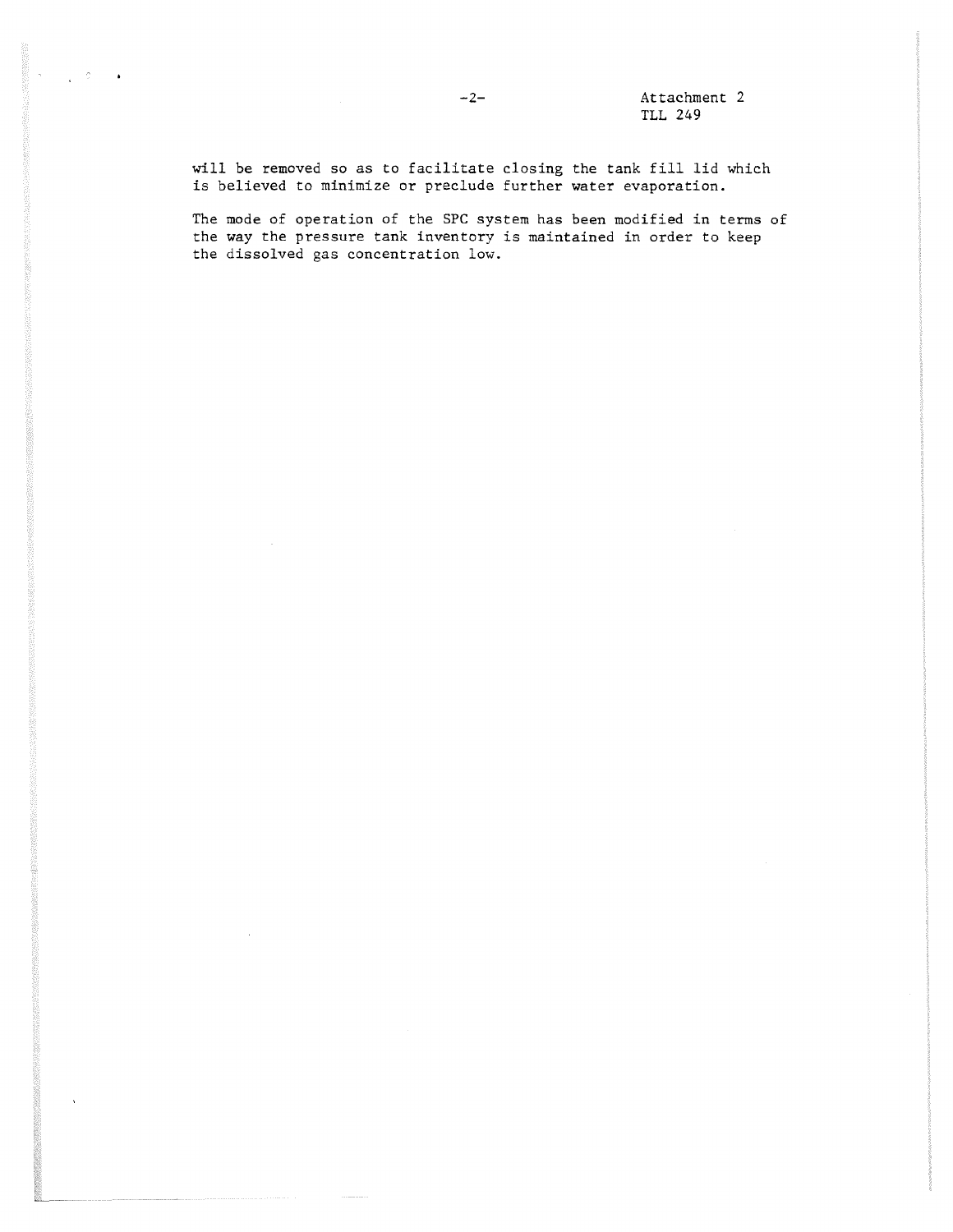**NRC FORM 355** U. S. NUCLEAR REGULATORY COMMISSION  $(7.77)$ LICENSEE EVENT REPORT (PLEASE PRINT OR TYPE ALL REQUIRED INFORMATION)  $2/2$  0  $1$  0  $1$  0  $0$  0  $1$  0  $1$  0  $1$  0  $1$  0  $1$   $0$   $1$   $0$   $1$   $0$   $1$   $0$   $1$   $0$   $1$   $0$   $1$   $0$   $1$   $0$   $1$   $0$   $1$   $0$   $1$   $0$   $1$   $0$   $1$   $0$   $1$   $0$   $1$   $0$   $1$   $0$   $1$   $0$   $1$   $0$   $1$   $0$   $1$   $0$   $1$   $0$   $1$ G) <u>ليد</u>  $A$   $T$   $M$ I **ICENSEE CODE** CON'T REPORT  $_{5}$  L)G) (01 51 010 10 13 1 2 1 0  $\odot$  01  $\frac{41}{5}$  213 1 8 1 0  $\sqrt{3}$   $\sqrt{6}$  01 51 213 1 8 1 0  $\sqrt{9}$  $source$  $0$   $1$ EVENT DESCRIPTION AND PROBABLE CONSEQUENCES (10) [0] [During recovery mode operation (decay heat removal-cold shutdown core) at 1100 hrs | 4 [0][3] (on 4/22/80 the Boric Acid Mix Tank (BAMT) boron concentration was above Tech. Spec. 13.1.1.1. The limits (13,370 ppm VS 13,125 ppm). While in the action period for the  $\sqrt{0}$ (above, at 1500 hrs on 4/23/80 the dissolved gas concentration in the Standby Pressure  $0 \mid 5 \mid$ [0]6] Control (SPC) System was found to be above surveillance Spec. 4.1.1.1.1.2 limits  $(27 \text{ vs } 15 \text{ sec/kg H}_20).$ This constituted a violation of Tech. Spec. 3.1.1.1.b and  $\sqrt{27}$ O B [was reportable under Section 6.9.1.8.b. This event had no effect on (continued)  $80$ SYSTEM<br>CODE CAUSE CAUSE<br>SUBCOUE COMP VALVE CODE COMPONENT CODE **SUBCODE SUBCODE**  $Z(G)$  $X(2)$  $Z | Z | Z | Z |$  $\left( \Omega \right)$  $Z(3)$  $\boxed{Z}$  (15)  $\boxed{Z}$  (16)  $0$ |9 78 **SEQUENTIAL OCCURRENCE REPORT REVISION** (1) REPORT EVENT YEAR REPORT NO.  $CODE$  $\frac{18}{10}$  $011141$  $|0|1|$  $\overline{28}$  $\overline{31}$  $1010^{70 \text{ erg}}$ PRIME COMP. SHUTDOWN ATTACHMENT<br>SUBMITTED COMPONENT  $Z(20)$  $\overline{N}$  (24)  $\begin{array}{c} \n\sqrt{2} \\
1\n\end{array}$  $(18)$   $\frac{X}{X}$  $\lfloor 2 \rfloor$ (21)  $\mathbb{I}$  3  $|Z|$ 38 CAUSE DESCRIPTION AND CORRECTIVE ACTIONS (27)  $\omega$ a Increased BAMT boron concentration is believed to have been-caused by the use of ागि an air sparger and the resultant water loss to evaporation. The BAMT contents were  $\Box$ | diluted, to an acceptable concentration. The use of the air sparger is being dis- $\sqrt{1}$ [1] continued and the BAMT mixer repaired. SPC system high gas concentration resulted  $q_0$ ,  $r$ T<sub>4</sub> | from the natural tendency of the N<sub>2</sub> overpressure blanket into  $(constant)$ 9 FACILITY<br>STATUS METHOD OF OTHER STATUS (30) **K POWER** DISCOVERY DESCRIPTION (32) B 3 Surveillance Test Requirement  $X(28)$ <u>| 0 | 0 | 0 | @ |</u>  $\overline{5}$ Recovery Mode ACTIVITY CONTENT  $\overline{30}$ LOCATION OF RELEASE (36) AMOUNT OF ACTIVITY (35) RELEASED OF RELEASE  $2001$  $1$  6  $|$ N/A  $N/A$  $10$ 运  $60$ PERSONNEL EXPOSURES DESCRIPTION (39) **NUMBER** TYPE  $\frac{1}{2}$ <u>ol ol $\circ$ l z l $\circ$ l</u> ΩI  $N/A$ 21 12<br>PERSONNEL INJURIES 30 DESCRIPTION<sup>(41)</sup> **NUMBER** 00000 | ਸ਼  $N/A$ SOSS OF OR DAMAGE TO FACILITY (43) DESCRIPTION <u>"</u>⊿⊘|  $1 \ 9$  $N/A$ ۱ö PUBLICITY  $\mathbf{a}^{(i)}$ ISSUED DESCRIPTION (45) NAC USE CALLY  $\begin{bmatrix} 2 & 0 \end{bmatrix}$  $N/A$  $\overline{58}$  $69$ 80  $\ddot{ }$ PHONE: (717) 948-8553 NAME OF PREPARER Steven D. Chaplin 8005290